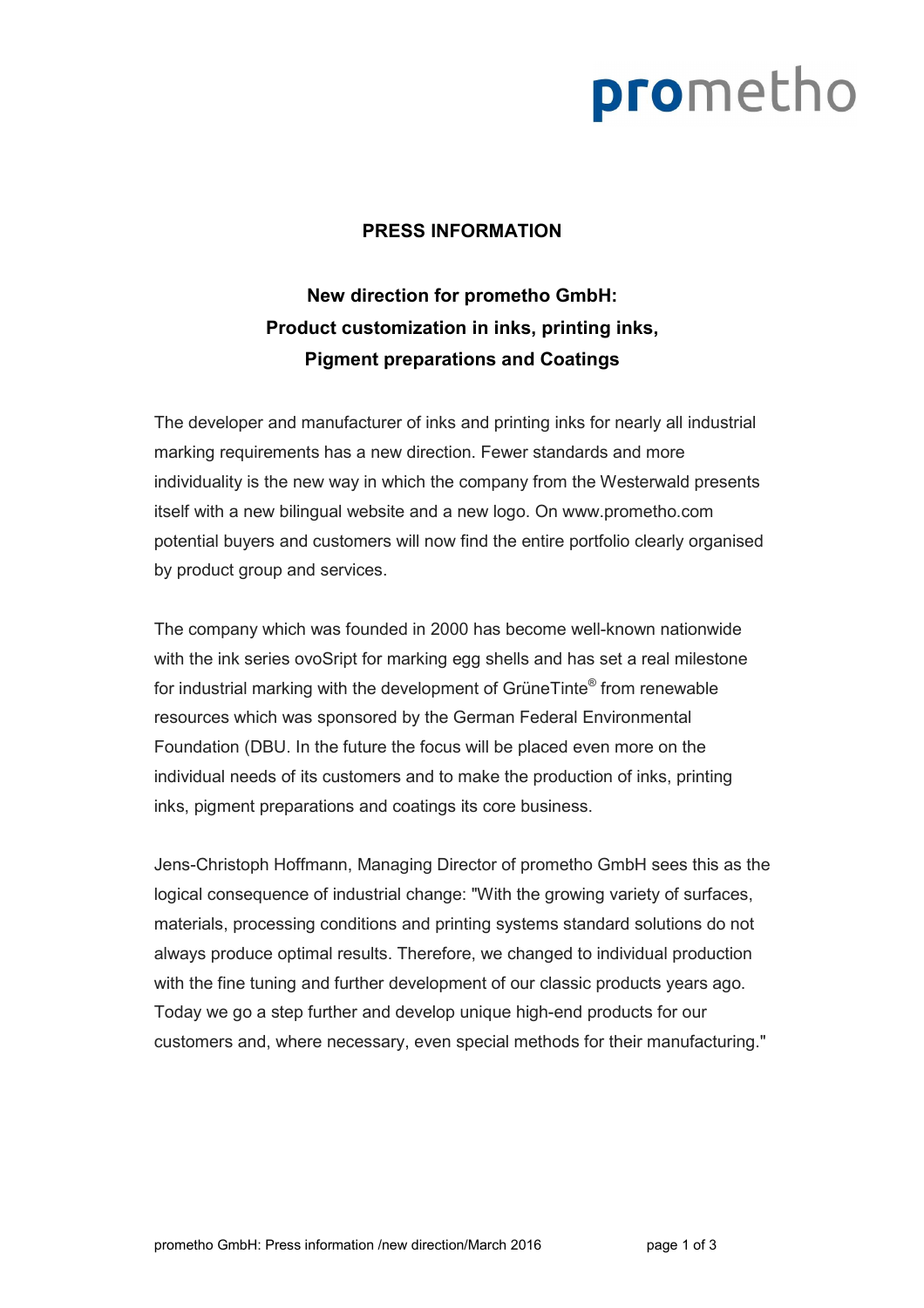## prometho

The established traditional printing inks, inks, coatings and adjustable pigment preparations for lacquer and ink systems will still be a central component of the product portfolio of prometho GmbH. They will be continually developed in terms of resource management, sustainability, product safety and with the collected experience provide a basis for customer-specific formulations. Within the development projects a wide range of chemical services for quality and safety of all products sets new standards.

#### **The new portfolio of prometho GmbH at a glance**

#### Product groups

- **Pigment preparations:** Varionyl<sup>®</sup> waterbased micropigment preparation for manufacturing digital printing inks, marking inks, glass- and wood lacquer systems
- **Polymer inks:** Polymerlnk<sup>®</sup> for digital printing inks, solid inks and product marking
- **Sustainable inks:** Coloursystems and pigment preparations as well as ready for use formulations like GrüneTinte® from renewable resources for digital printing, TIJ 2.5 systems, product marking, various varnish- and lacquer systems
- **Food inks:** Inks for direct (cibu**Script**) and indirect (ovo**Script**, GrüneTinte® ) food contact
- **Product marking:** carta**Script** for packaging marking and lettershop and mail shot applications
- **Security labelling/marker:** From standard applications (uni**Script**) up to complex and multi-level marking concepts (secu**Script**)